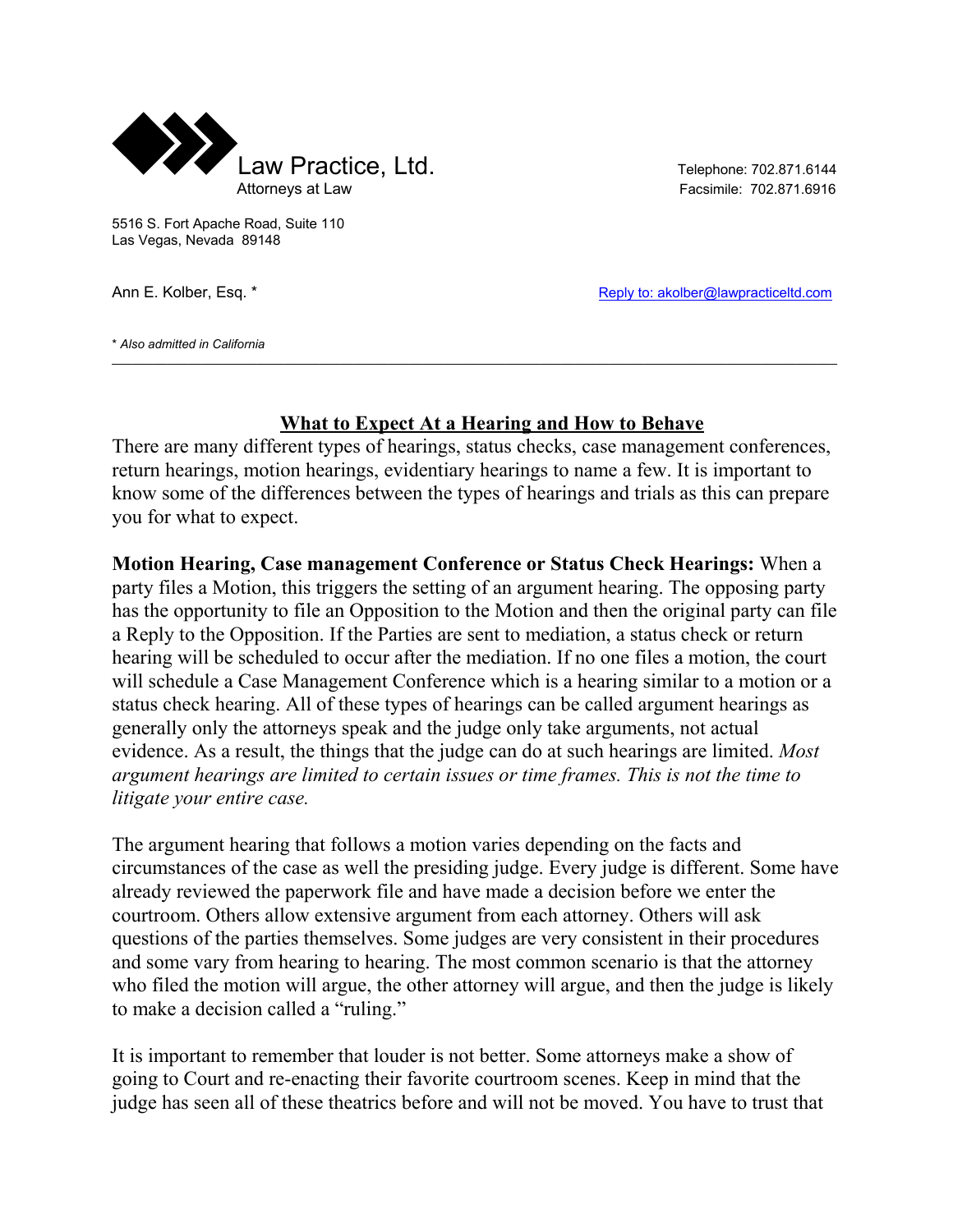your attorney knows when and what to argue and knows when to remain silent. Most skilled and experienced attorneys do not act in this manner as they have gained respect of the Court through their legal knowledge, prior experience, and respect to the court demonstrated.

## **What we Expect from You**

## Attend your hearing:

In person- You should attend court in person, if at all possible to do so.

By telephone or video- If you cannot attend in person, you should appear over the telephone or by video. Tell the legal assistant assigned to your case if you want to appear by phone and she will file the paperwork to get this set up with the court.

Client Behavior in the Courtroom:

- Do not bring food or drinks to court.
- Do not bring children to the court
- Be in court 10-15 minutes prior to your hearing time. You have to allow time to park, walk to court, pass by the metal detector and find your court room.
- Once you find your courtroom, look around for your attorney. You should arrive before your attorney. If your attorney is not there yet and the marshall comes out of the courtroom to check people in, then check in with the marshal and let him/ her know your attorney has not arrived. Then wait OUTSIDE the courtroom for your attorney to arrive. Your attorney will likely arrive about 15 minutes before the scheduled hearing time unless you have scheduled for time to discuss your case before the hearing with the attorney.
- Dress as if you were going to a job interview or as if you would go to church/ temple.
- Cover all tattoos, if any. Do not wear sunglasses or hats. Do not wear sleeveless shirts or shorts. Wear shoes, not flip flops.
- Turn off your cell phone(s) and/or pager(s) before you enter the courtroom.
- Speak only when asked to speak. Keep eye contact with the judge if you are asked to speak. Speak loud and clear but do not scream. DO not get argumentative or defensive. Only answer the question being asked. Don't change the subject.
- If you need to tell your attorney something relevant to the hearing that you did not tell him/her prior to attending the hearing, you may write a note and pass it to the attorney quickly. Your attorney should already know everything that he/she needs to know before the hearing begins. DO NOT try talking to the attorney during the hearing when other people are already talking. It makes it impossible to follow what is going on in the hearing.
- During the entire hearing, sit still and calmly in your seat with respectful body language. The other attorney might say awful and untrue things about you during the hearing. DO NOT RESPOND verbally or physically to what they are saying.